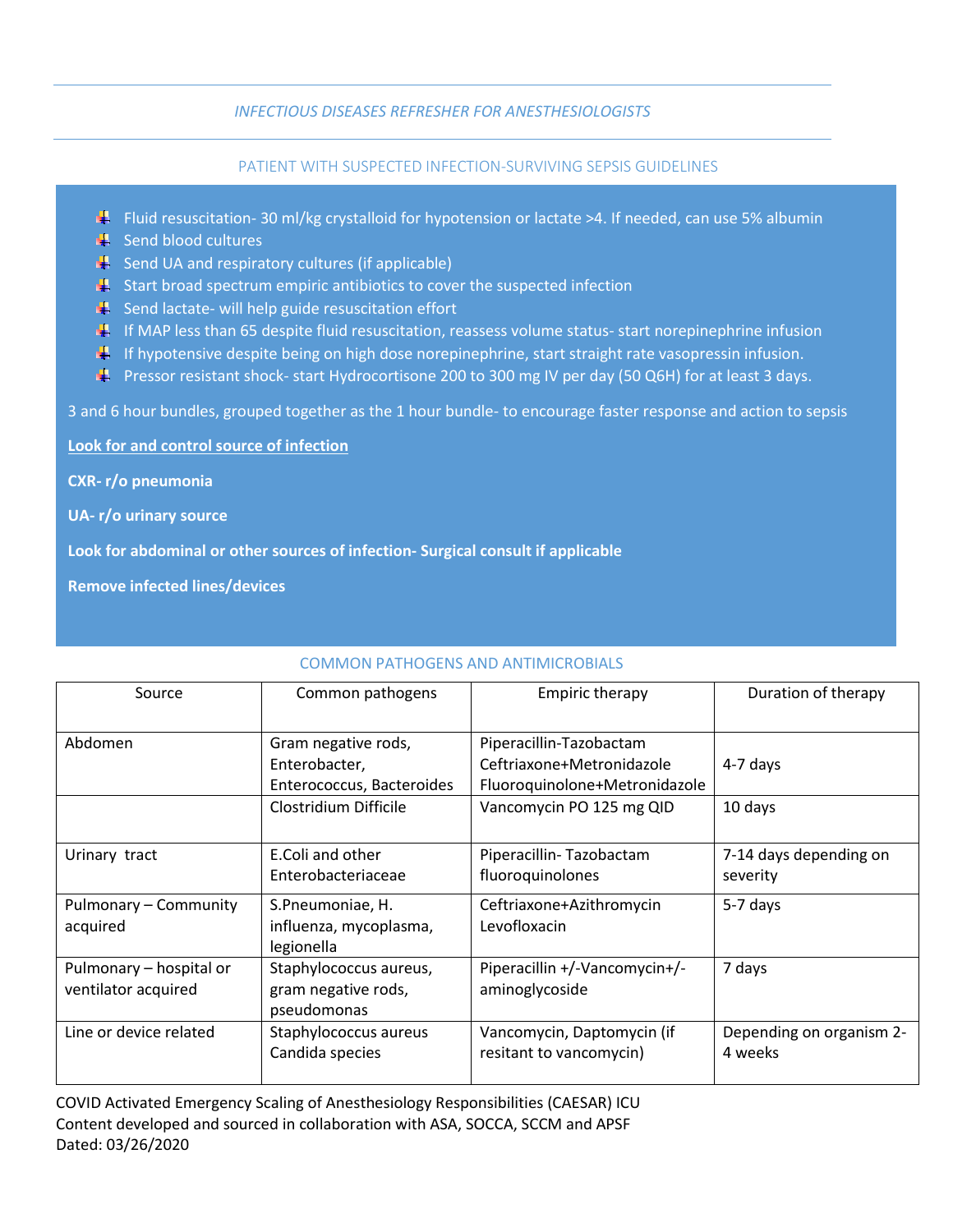|  | Fluconazole or micatungin |  |
|--|---------------------------|--|
|  | depending on species      |  |

## **REMEMBER!**

De-escalate antibiotics based on culture results

Consult infectious diseases or consultant intensivist for MDR or complicated infections

*COVID19 RELATED ID CONSIDERATIONS*

None of the below listed options are NOT licensed for the treatment of COVID19. The suggestions are based on limited clinical and animal model data

| Moderate illness<br>Hypoxia or radiographic evidence of pneumonia | Hydroxychloroquine or lopinavir/Ritonavir                                                                                                                                |
|-------------------------------------------------------------------|--------------------------------------------------------------------------------------------------------------------------------------------------------------------------|
| Severe illness<br>Mechanically ventilated                         | Hydroxychloroquine or lopinavir/Ritonavir<br>Or<br>Remdesivir (investigational, compassionate use)<br>Consult Infectious diseases specialists to consider<br>Tocilizumab |

COVID Activated Emergency Scaling of Anesthesiology Responsibilities (CAESAR) ICU Content developed and sourced in collaboration with ASA, SOCCA, SCCM and APSF Dated: 03/26/2020